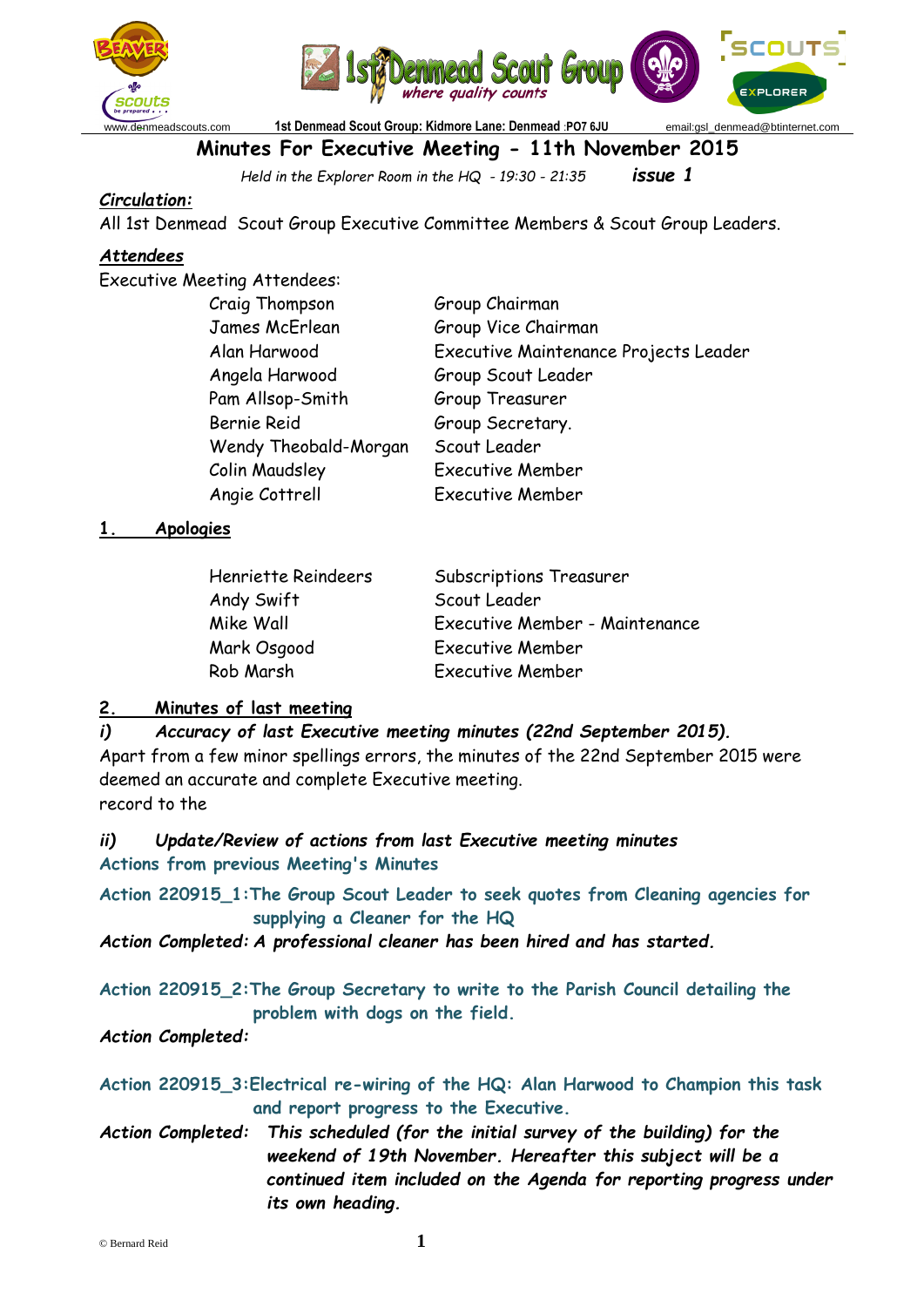

**Action 220715\_4:Group Secretary to sent thank you notes/letters to the people named on the list sent by the GSL.**

**Action Completed:**

**Action 220715\_5:The Group Chairman to review the Building and Contents insurance to identify if we have Events cover and if not, how much will it cost to add to Event Cover to our insurance.**

**Action Completed: The Chairman found out that Axis do cover small event cancellations, they need to be notified. When notified they will extend policies to include up to 15 days cover per event for:**

- *Event Cancellation and abandonment for any Scout events in the UK ; and/or*
- *Equipment you may use, hire or borrow.*

*Each up to a maximum sum insured of £7500 during the event period \*Free of charge!*

**Action 220715\_6:The Group Scout Leader to purchase new chairs for the Group up to a value not exceeding £300.**

**Action On-Going:**

**Action 220715\_7:The Group Chairman to contact the Alarm Company and arrange the fitting of the repeater Alarm to the outside of the building.**

- **Action Completed: The Chairman has contacted the Fire and Intruder Alarm company who have a service visit on the 27th November when they will also fit the outside bell at a cost of £90 + VAT.**
- **3. Correspondence**
- *i) Review any correspondence not covered by this Agenda's subject (and deemed relevant to the Executive business) sent/received since the last Executive meeting,*

### *a) Email from DPC Regarding Dogs on the field.*

In response to an email sent requesting the DPC erect better signs on the KGV field (Kidmore Lane field), the DPC said, via email, that they are unable to provide the full funding for new signs and intimated that we could help with the financing of the signs.

This was discussed in Committee with it being said that in general we are trying to police an edict within the purview of the DPC and that we would not take any further actions in respect of providing signs: the DPC to be informed of our decision.

### **Action 111115\_1:The Group Secretary to inform the DPC that we (the Group) will not be providing funding for new "No Dogs" signs**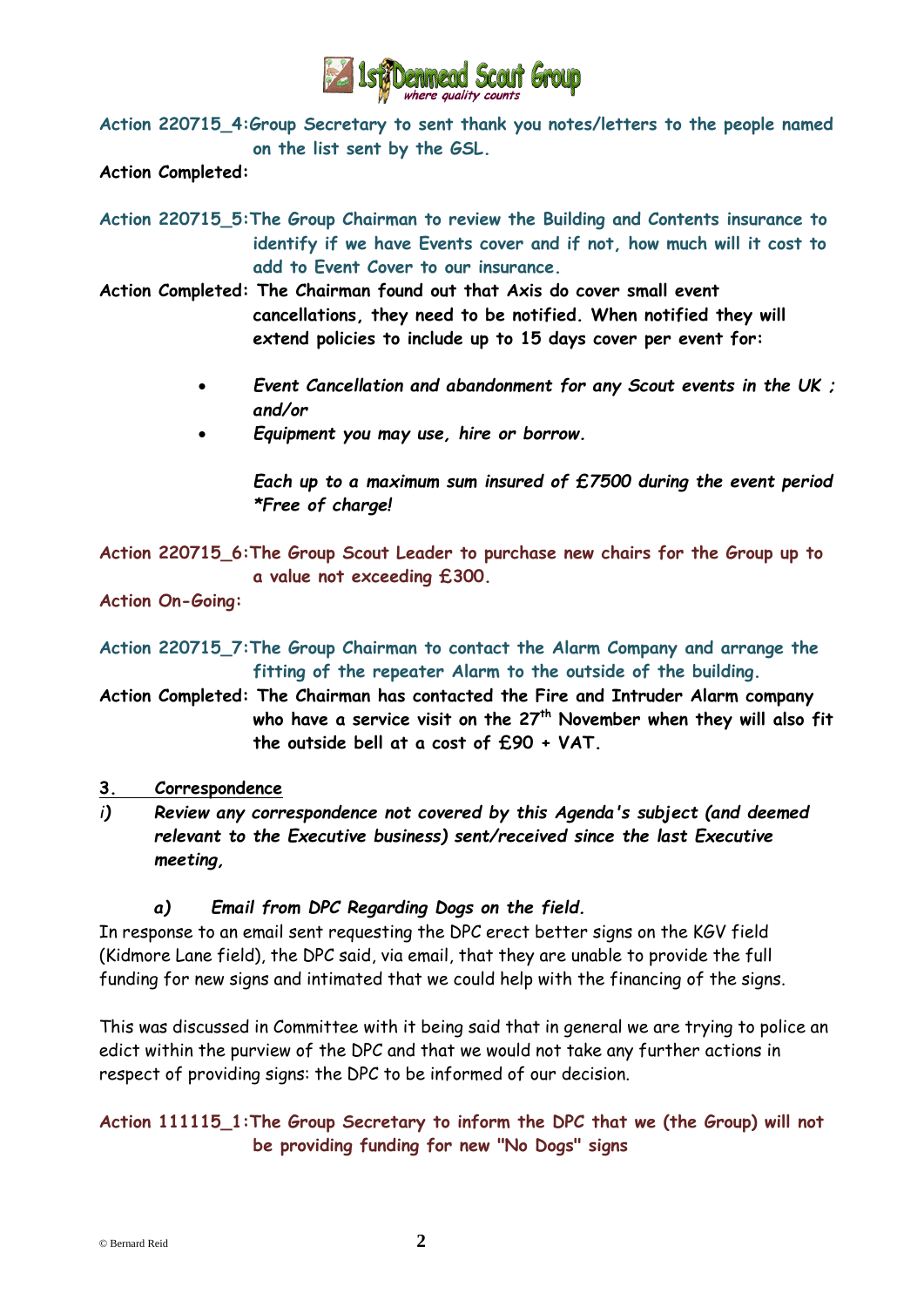

### **4. Treasurer's Report**

### *i) Main Account Balances*

The following table was provided by the Group Treasurer, the day following the meeting.

| <b>Account</b> | Balance <sup>1</sup><br>@Acct                        |            | Balance <sup>2</sup><br>@Bank | Uncleared $3$<br><b>Receipts</b> | Uncleared $3$<br><b>Payments</b> | Uncleared <sup>3</sup><br><b>Balance</b> |         |
|----------------|------------------------------------------------------|------------|-------------------------------|----------------------------------|----------------------------------|------------------------------------------|---------|
|                | <b>1st Denmead</b><br><b>Scout Group</b><br>Main acc | £13,262.78 |                               | £12,531.95                       | £1,553.32                        | £822.49                                  | £730.83 |
|                | <b>Denmead</b><br>Scouts subs<br>account             | £798.82    |                               | 0.00                             | 0.00                             | 0.00                                     | 0.00    |
|                | <b>1st Denmead</b><br><b>Spitfire Scout</b><br>troop | £530.23    |                               | 0.00                             | 0.00                             | 0.00                                     | 0.00    |
|                | <b>1st Denmead</b><br><b>Concorde Cub</b><br>Pack    | £527.84    |                               | 0.00                             | 0.00                             | 0.00                                     | 0.00    |
|                | Denmead<br><b>Explorer Scouts</b>                    | £393.51    |                               | £388.66                          | £204.85                          | £200.00                                  | £4.85   |
|                | <b>1st Denmead</b><br><b>Cubs Camp</b><br>account    | £330.72    |                               | £141.34                          | £351.38                          | £162.00                                  | £189.38 |
|                | Cash                                                 | £62.00     |                               | 0.00                             | 0.00                             | 0.00                                     | 0.00    |
|                | <b>1st Denmead</b><br><b>Beaver Scouts</b>           | $-£121.41$ |                               | 0.00                             | 0.00                             | 0.00                                     | 0.00    |
|                |                                                      | £15,784.49 |                               | £13,061.95                       |                                  |                                          |         |

#### **The account balances are as follows**

#### *ii) Group Income and Expenses since last meeting*

Details of Income and Expenses to be provided at a later. No action on this placed.

#### *iii) Major expenditures expected before next meeting*.

No expected major expenditure identified

#### *iv) Subscriptions Account balance, income and expenditure*

#### **From Henriette**

The Subs accounts balance is (today) £6523.62. All the sections have been paid their contributions.

The subs system continues to work with a glitch here or there, but there don't seem to be any non-payers.

The gift aid submission 2013/14 & 2014/15 is nearing completion – should be done by the end of the month.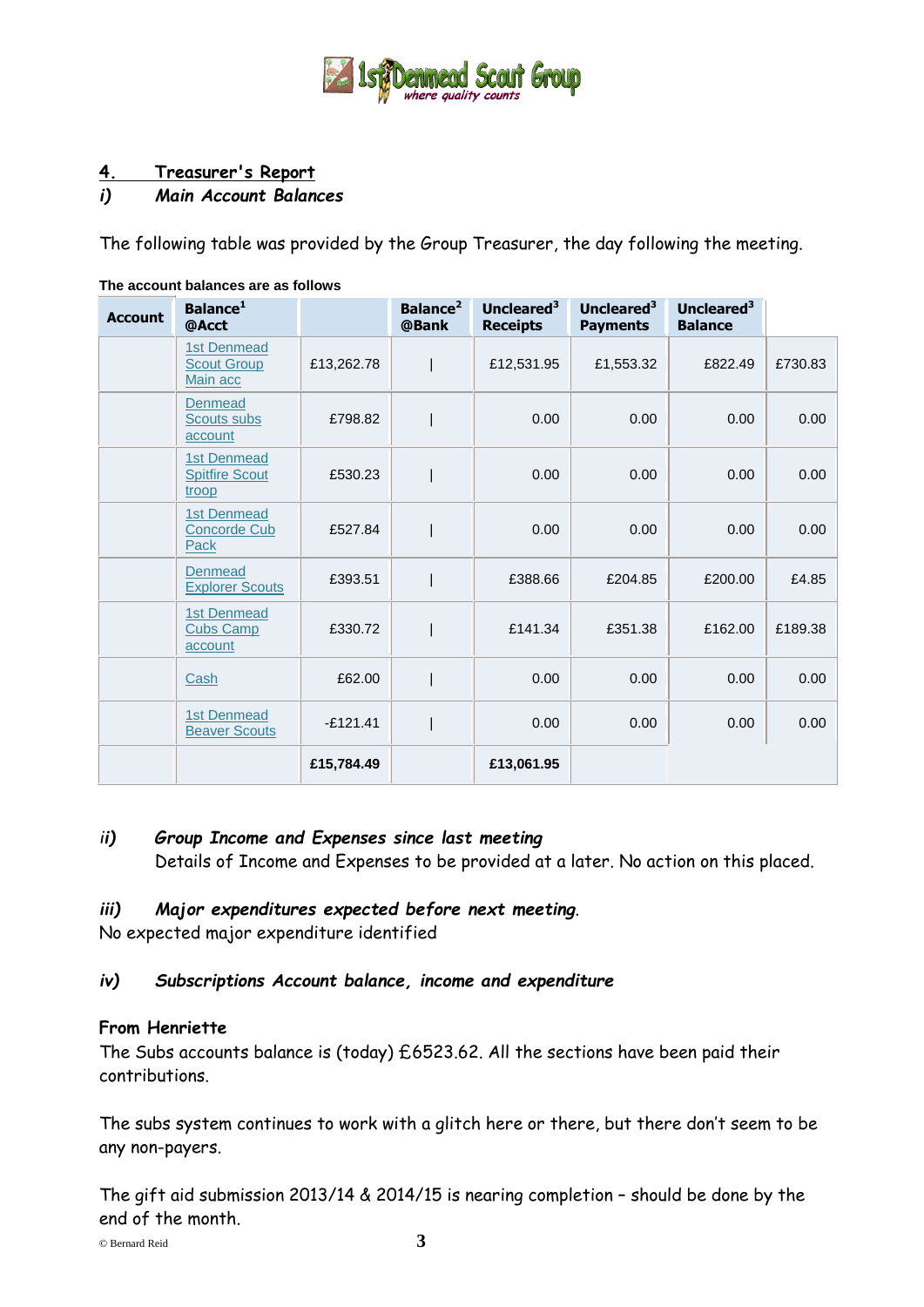

### *vi) Set and approve a sum for the November Fireworks Event.*

The recent Fireworks night went with such a bang and a sparkle that it was deemed as being the best display in the area. After brief discussions it was decided that the Group will approve a sum up to a total of £650 for Wynn to purchase Fireworks for next year (2016).

### **Action 111115\_2:The Group Secretary to write to Wynn Williams to inform him of the approval of a budget of £650 for next year's display.**

### **5. Membership and Group Issues and Group Events**

### **i***) Section Leadership requirements and recruitment update.*

It was reported in respect of the Group Leadership that currently the leadership levels at Beaver Scouts are adequate.

The Monday Cubs have benefitted with two additional Leaders joining the Group from Southsea with another new leader recruited ( the father of an existing Cub) also joining Monday Cubs.

The Wednesday Cubs need additional leaders.

The Tuesday Scout pack have merged with Friday Scouts (all under the Vulcan troop name) with the merged troop only meeting on Fridays.

Explorers have moved from Friday to Tuesday nights.

On wider issues, no replacement District Commissioner has yet been appointed so leaving the District without a focal leadership contact.

Jane Rowney is now the District's training Advisor.

### *ii) Items for consideration forwarded to the Executive, for the Group, from the Group's Leaders, from the Leaders Meeting and or via the GSL.*

*a) From Alan Harwood: "On looking at our current bill I have noticed that there are quite a few calls each day to the same 0844 number and these appear to coincide with the unlocking / locking of the HQ. Each call costs 13p i.e. 26p every time someone goes in and out and there are sometimes several calls for what appears to be one action. It might seem like not a lot but over a year works out at well over £200! We could buy a BT calling plan but none of them cover this type of number.*

*So the question is - what is it calling for / do we need it to do this? Lets discuss at the next Exec meeting."*

The discussion on this did not identify what benefit we are gaining from having the entry and exit recorded as no-one looks at the record. The Chairman to discuss this with Axis with a view to having the recording function stopped.

**Action 111115\_3:The Group Chairman to contact Axis to get them to remove the recording function from the alarm setup.**

### *b) From the GSL:*

*"I forgot to ask about this at the exec meeting. So can we please do a vote online I'd like to propose that we give each of our Explorers and leaders who are attending Switzerland next year £100 towards the trip. It is costing approx £800 each depending on*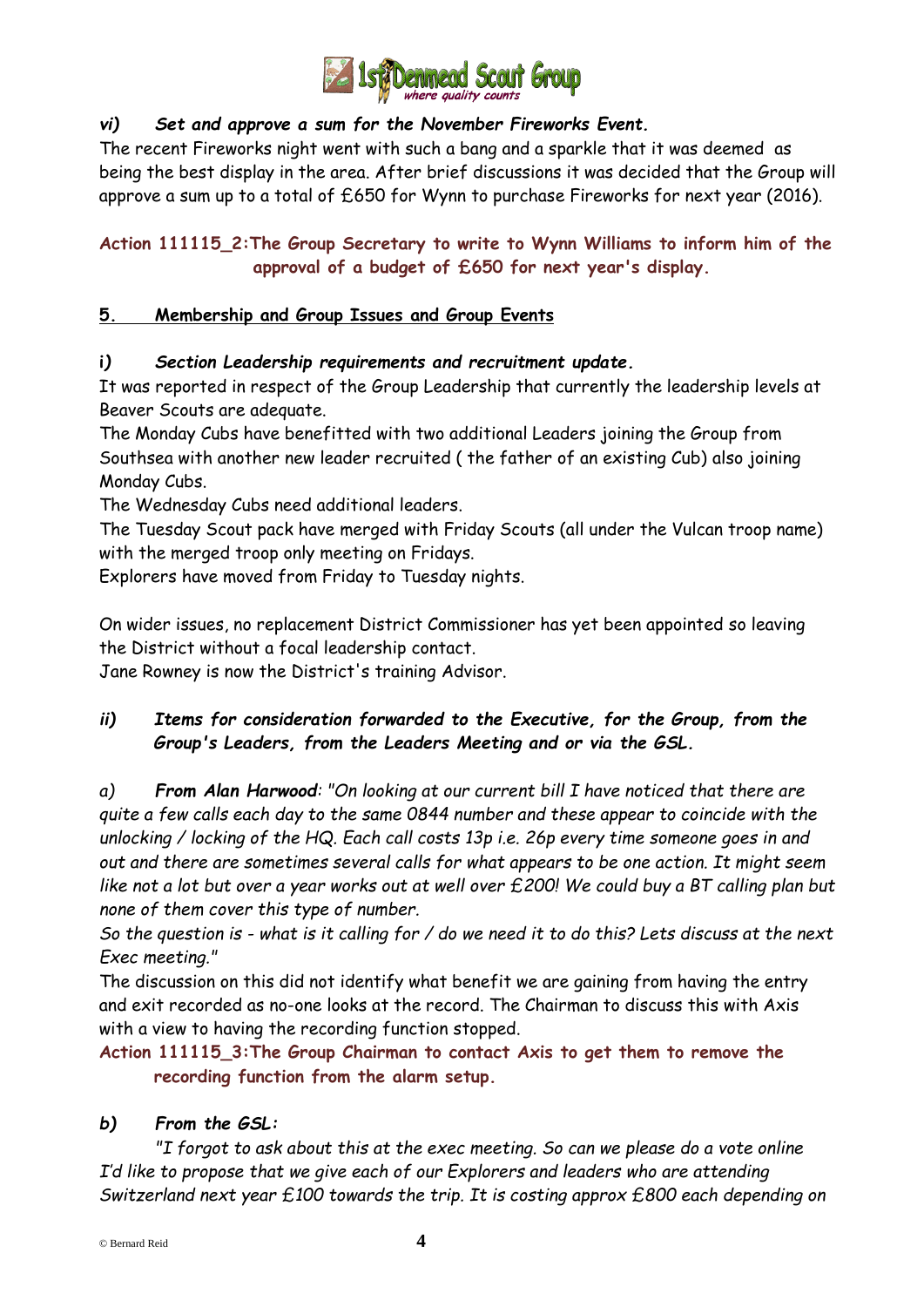

*what activities they do. There are 8 of them so it would cost us £800. They all worked at the DD for the whole weekend. We had already allocated £1000 to the international fund before the dinosaur derby, so the money is there."*

*I suggest we also put a further £2000 from the DD into this fund for future events."*

The Treasurer identified, following a review of the input and outgoings of the Groups finances over a year, that the difference between what we get in from Subs, Play Group and the 'hirings' brings the fiscal movement of the Groups monetary ins and outs close to parity. This is without taking into account the additional income the Dinosaur Derby brings. Therefore what the GSL is asking for is affordable by the Group.

This was discussed at length where it was eventually decided to postpone any decision on this till the Electrical review is complete which will give us an idea of what costings in the future we may have to meet. It was also said that a budget will need to be made before we commit any monies to specific tasks.

### **Action 111115\_4:The Group Treasurer and GSL to meet and set a budget for the Group for 2015/2016**

*c) From the Scouts (Wendy) A replacement Activity Tent for the Scouts (group) to use at camps and events has been promised subject to assessing the cost of the HQ re-wiring. An update of this to be discussed.*

This is still an on-going project that will be re-addressed after the Group Budget is completed.

## *d) Remembrance Day Parade (Group Event)*

### *Review what went well and if it could be improved.*

The Remembrance day event went very very well. The Executive extends their thanks to Keith Davis for another excellently organised event. Keith will not be organising the event next year (2016). It was asked that the Group Secretary contact (by email) all the parents in the Group asking for a volunteer(s) to run this event next year.

Also, as no collection was taken at the Remembrance Day Parade event (as is usually done), the Executive unanimously decided to donate £200 from the profits made at the recent Fireworks event to the British Legion. The Treasurer will make the donation on behalf of the Group.

**Action 111115\_4:The Group Secretary to email all the Group's parents asking for a volunteer to organise the Remembrance day event next year.**

**Action 111115\_5:The Group Treasurer to send a donation of £200 to the British Legion on behalf of the Group.**

### e*) Fireworks Event (Group Event)*

*Review the recent Fireworks event and any actions needed for future events.* It was unanimously agreed at the meeting that the Firework Event was one of the best to-date. The Group to send a thank you note to Wynn and his helpers. There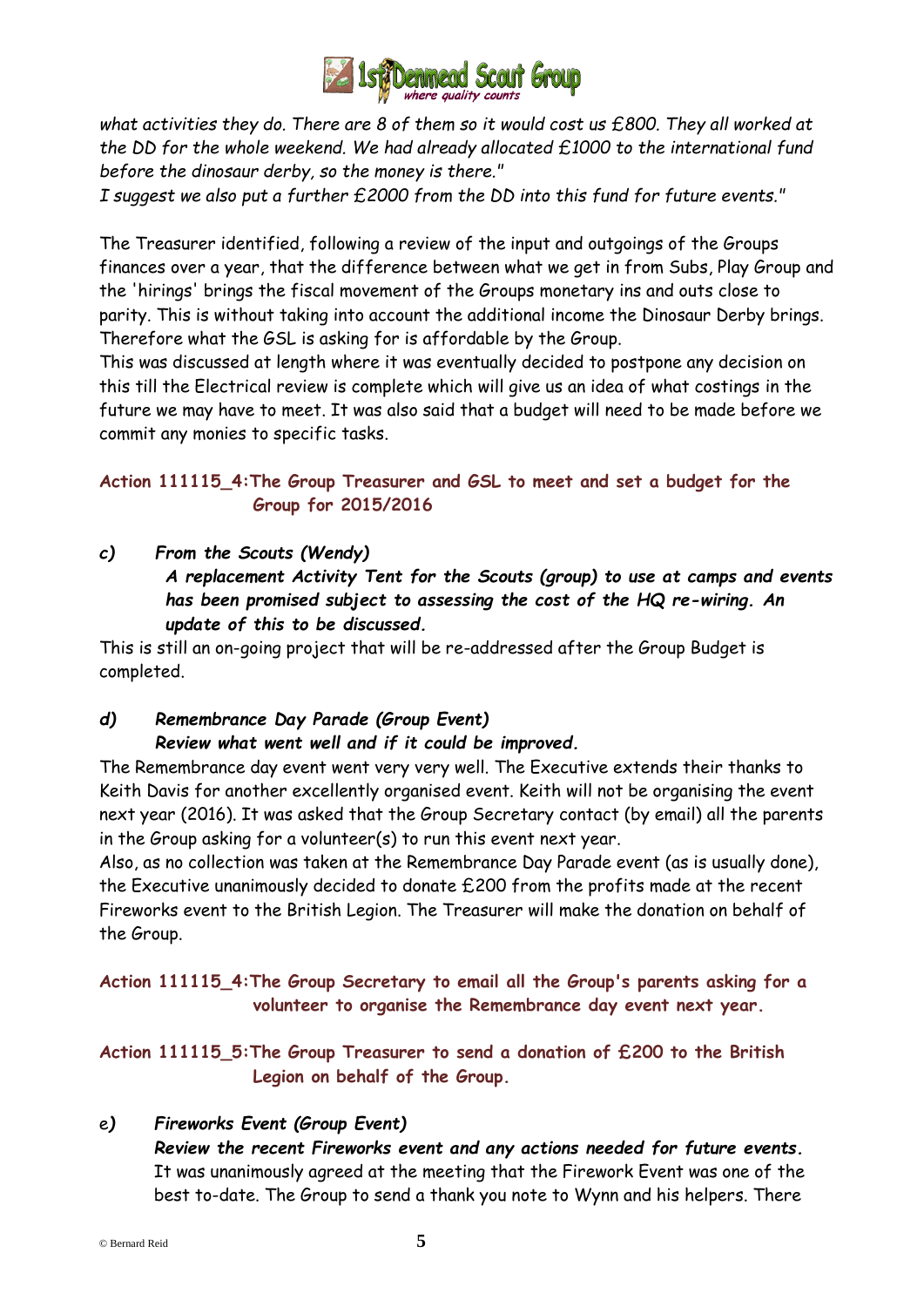

were so many people there that it was said that the area was at full capacity. Concerns were raised that we might be overwhelmed if it got any bigger but, it was felt that the numbers will be self levelling if and when it became over crowded.

**Action 111115\_6:The Group Secretary to write to Wynn Williams and his helpers thanking them for their efforts this year.**

### *f) Santa Round the Village (Group Event) Discuss arrangements for the Santa Round the Village, identify who is doing what and what preparations are necessary.*

It is with regret we had been informed that the real Santa cannot attend our event this year. Luckily, Santa has given his permission for John Morgan to represent the North Pole at our Santa Round the Village event this year. No other details pertaining to the Santa Round the Village event was discussed.

### *g) Village Carol Singing (Group Event) Discuss arrangements for the Village Carol Singing event, identify who is doing what and what preparations are necessary***.**

It was said that all the arrangements were being made by the personnel/organisers (including the GSL) setting up the Village Christmas Festival (known to us as the Carol Singing event). This year the organisers have arranged for the Denmead Brass Band to play on the temporary staging to be borrowed from the Community Centre. It is probable the Scout Group will need to help with the staging.

#### *h) Leaders/Executive Christmas Get together Discuss a date and place for the Annual Christmas Leader/Executive Christmas get together.*

After many dates considered, it was decided that the date for the Leaders Christmas get together would be Saturday 16th January 2016. It was also decided that the event will be held in the HQ as a "**Camel Race Night**".

### *i) Adventurous Activity Fund (GSL)*

*The GSL has raised the subject of using additional monies from the members subscriptions to fund Adventurous Activities for the Sections. (Note: this was*  last raised on 22nd March 15 where it was decided to wait to review this issue *when a budget for 2015/2016 had been set.*

This will be an on-going activity to be discussed after the budget for 2015/2016 has been set (Action 111115\_4 refers)

### *6. Building and Grounds Issue*

## *i) Building Maintenance and major items that need addressing*

At the start of this topic it was suggested and unanimously agreed that **Alan Harwood** be the Project Manager for maintenance issues in and around the HQ. When a defect occurs, Alan will assess what needs to be done to effect repair and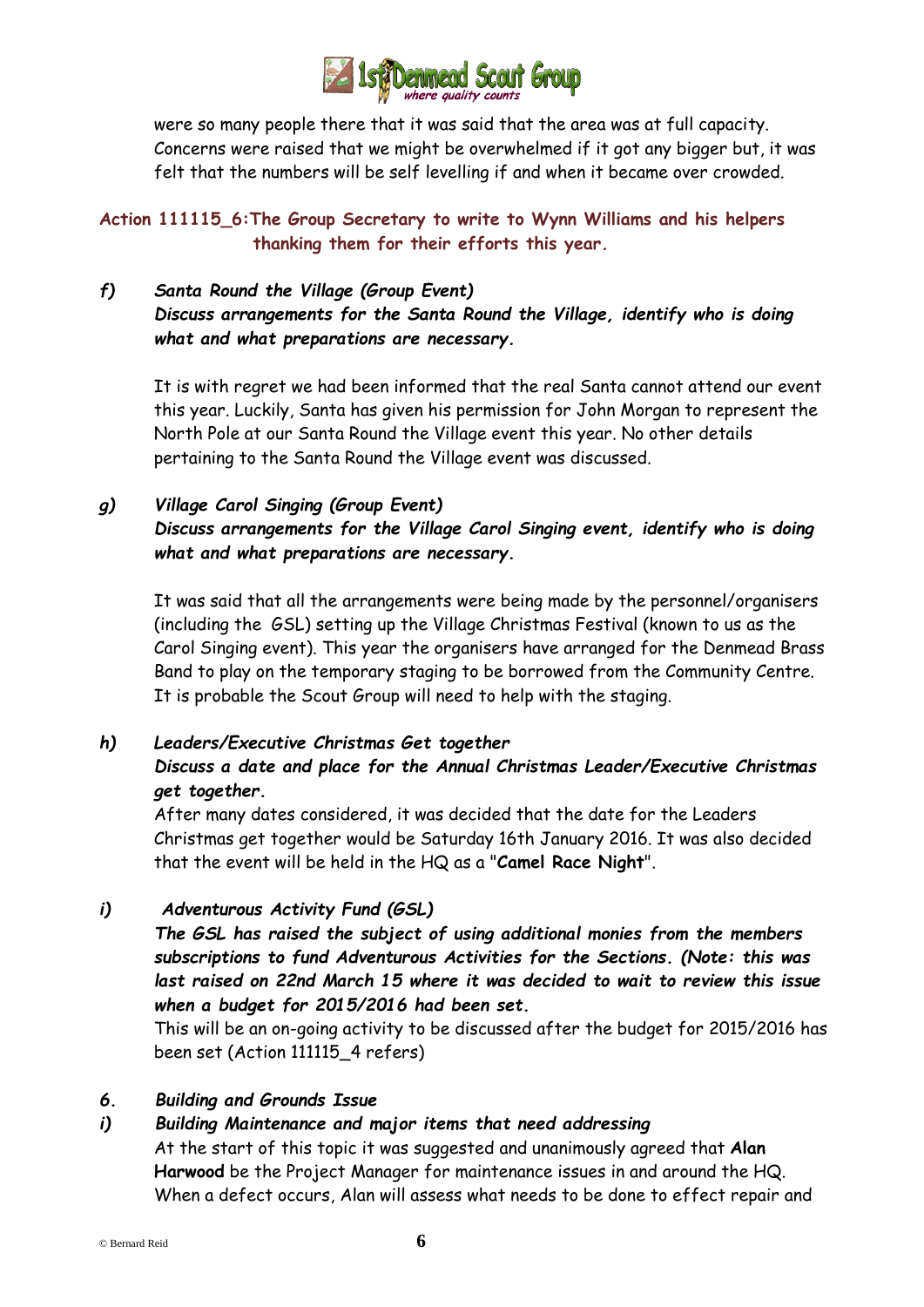

will then contact the relevant volunteer who has the appropriate skill set to help. If the job needs immediate attention in respect of undertaking remedial actions to fix safety and security issues of the Building, from a skilled craftsman, Alan will contact the necessary tradesman on behalf of the Executive and the Group.

There were no major Building Maintenance issues that needed addressing.

### *ii) Alarm Replacement update*

The Alarm Repeater bell (outside bell) will be fitted by Axis on 27th November at a cost of £90 +VAT.

### *iii) Maintenance Day Update*

The next Maintenance Day has been set (after much discussion) for the half term holiday in February 2016. The HQ will have to be booked for that day.

### **Action 111115\_7:The Group Scout Leader to book the HQ for the Saturday of the half term holiday weekend in February 2016.**

### *iv) Maintenance Committee Updates*

Maintenance Committee updates will be put onto the Group's web site. All leaders will need to contact Alan Harwood for a log-on and password for the Maintenance section of the Web Site.

#### *7. Denmead Web Site Update*

*i) Review the Web Site and discuss any improvements or additions required*. It was said that some of the data on the web site is now a little out of date. Alan Harwood said he would look into this.

#### **Action 111115\_8:Alan to review the Website and update it where deemed necessary.**

Alan is to run a Blogging session and OSM Training for the Groups Leaders and Executive. No action placed on this.

#### *X. Any Other Business*

*At this point most attendees at the meeting wanted to have Any Other Business The following points were mentioned at the meeting under the Any other Business heading.*

- i. It was noted that the Rag Bag people have stopped collecting. That has left us with a number of large sacks full of clothes. Angela Harwood is trying to find a new source for taking our clothes bags in exchange for money.
- ii. Alan has re-negotiated with BT for a good deal on Superfast Broadband for the HQ which will give us 38MB for a year at only £5 per month (instead of the current £21 per month cost).
- iii. Pam asked about sending a Christmas card from the Group and the format. Angela will provide an appropriate photograph for the Group's Christmas card to Pam along